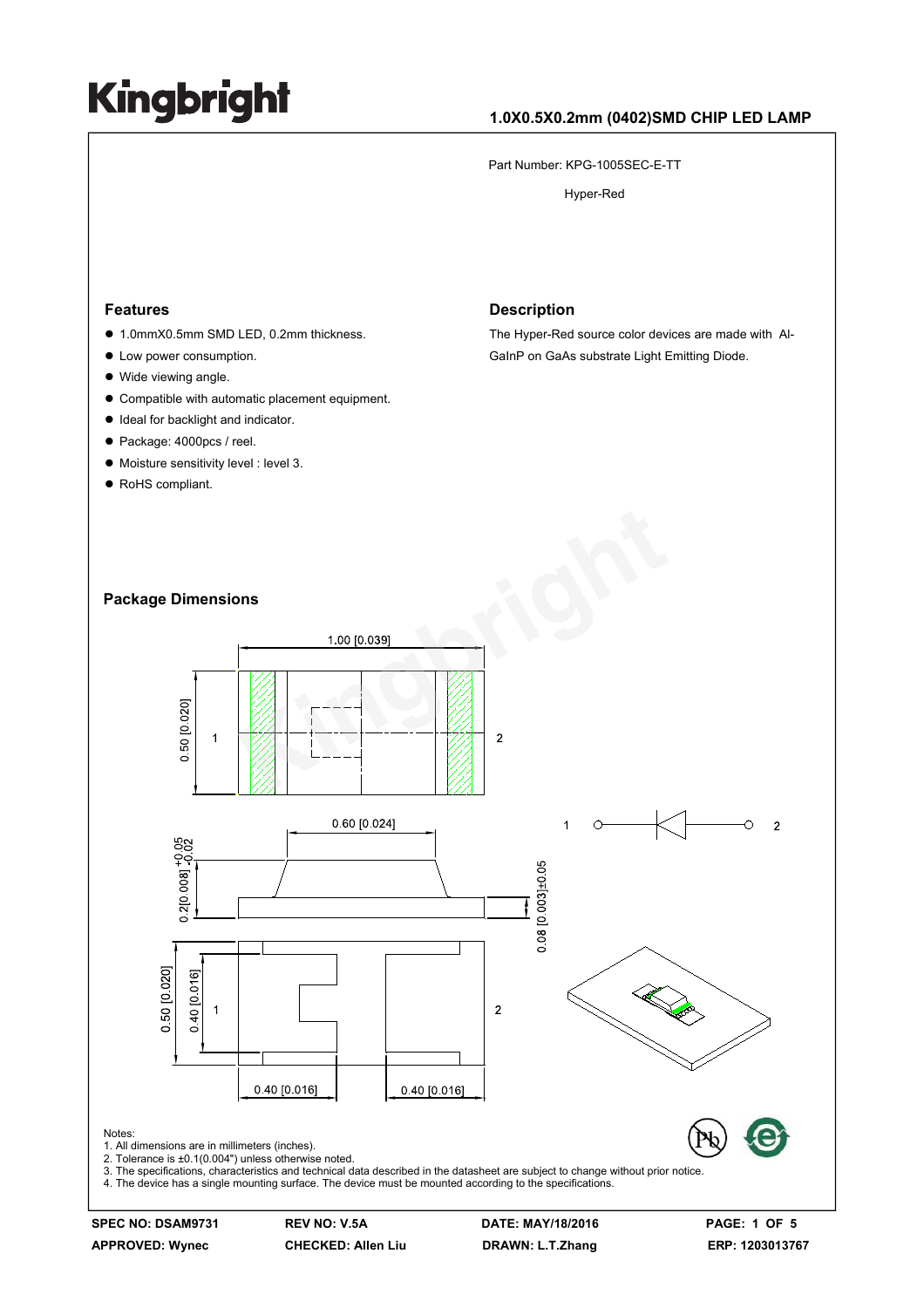### **Selection Guide**

| <b>OBIBUTION QUIDE</b> |                                  |                    |                        |       |                             |  |  |  |  |
|------------------------|----------------------------------|--------------------|------------------------|-------|-----------------------------|--|--|--|--|
| Part No.               | <b>Emitting Color (Material)</b> | Lens Type          | Iv (mcd) [2]<br>@ 20mA |       | <b>Viewing</b><br>Angle [1] |  |  |  |  |
|                        |                                  |                    | Min.                   | Typ.  | 201/2                       |  |  |  |  |
| KPG-1005SEC-E-TT       | Hyper-Red (AlGaInP)              | <b>Water Clear</b> | 55                     | 127   | $120^{\circ}$               |  |  |  |  |
|                        |                                  |                    | $*20$                  | $*75$ |                             |  |  |  |  |

Notes:

1. θ1/2 is the angle from optical centerline where the luminous intensity is 1/2 of the optical peak value.

2. Luminous intensity / luminous Flux: +/-15%.

\* Luminous intensity value is traceable to CIE127-2007 standards.

#### **Electrical / Optical Characteristics at TA=25°C**

| Symbol                                                                                                                                                                                                                                                                                        | <b>Parameter</b>         | <b>Emitting Color</b> | Typ. | Max. | <b>Units</b> | <b>Test Conditions</b> |  |  |  |
|-----------------------------------------------------------------------------------------------------------------------------------------------------------------------------------------------------------------------------------------------------------------------------------------------|--------------------------|-----------------------|------|------|--------------|------------------------|--|--|--|
| λpeak                                                                                                                                                                                                                                                                                         | Peak Wavelength          | Hyper-Red             | 632  |      | nm           | $IF=20mA$              |  |  |  |
| λD [1]                                                                                                                                                                                                                                                                                        | Dominant Wavelength      | Hyper-Red             | 624  |      | nm           | $IF=20mA$              |  |  |  |
| $\Delta\lambda$ 1/2                                                                                                                                                                                                                                                                           | Spectral Line Half-width | Hyper-Red             | 20   |      | nm           | $IF=20mA$              |  |  |  |
| VF [2]                                                                                                                                                                                                                                                                                        | <b>Forward Voltage</b>   | Hyper-Red             | 2.0  | 2.4  | v            | $IF=20mA$              |  |  |  |
| lR.                                                                                                                                                                                                                                                                                           | Reverse Current          | Hyper-Red             |      | 10   | uA           | $V_R = 5V$             |  |  |  |
| Notes:<br>1. Wavelength: +/-1nm.<br>2. Forward Voltage: +/-0.1V.<br>3. Wavelength value is traceable to CIE127-2007 standards.<br>4. Excess driving current and / or operating temperature higher than recommended conditions may result in severe light degradation or<br>premature failure. |                          |                       |      |      |              |                        |  |  |  |

## **Absolute Maximum Ratings at TA=25°C**

| <b>Parameter</b>             | <b>Values</b>                        | <b>Units</b> |  |  |
|------------------------------|--------------------------------------|--------------|--|--|
| Power dissipation            | 60                                   | mW           |  |  |
| DC Forward Current           | 25                                   | mA           |  |  |
| Peak Forward Current [1]     | 120                                  | mA           |  |  |
| Reverse Voltage              | 5                                    |              |  |  |
| <b>Operating Temperature</b> | -40°C To +85°C                       |              |  |  |
| Storage Temperature          | -40 $^{\circ}$ C To +85 $^{\circ}$ C |              |  |  |

Notes:

1. 1/10 Duty Cycle, 0.1ms Pulse Width.

2. Relative humidity levels maintained between 40% and 60% in production area are recommended to avoid the build-up of static electricity – Ref JEDEC/JESD625-A and JEDEC/J-STD-033.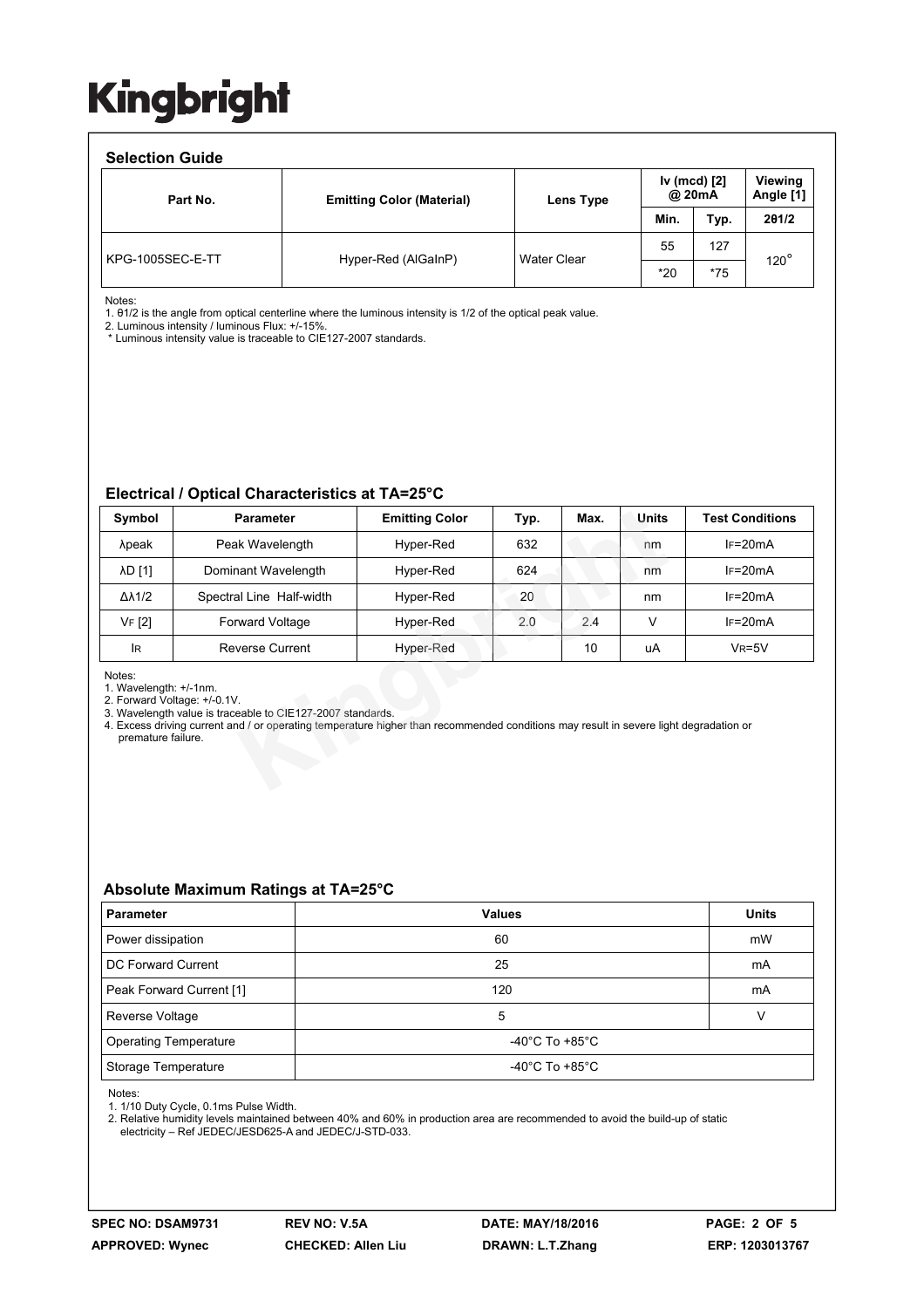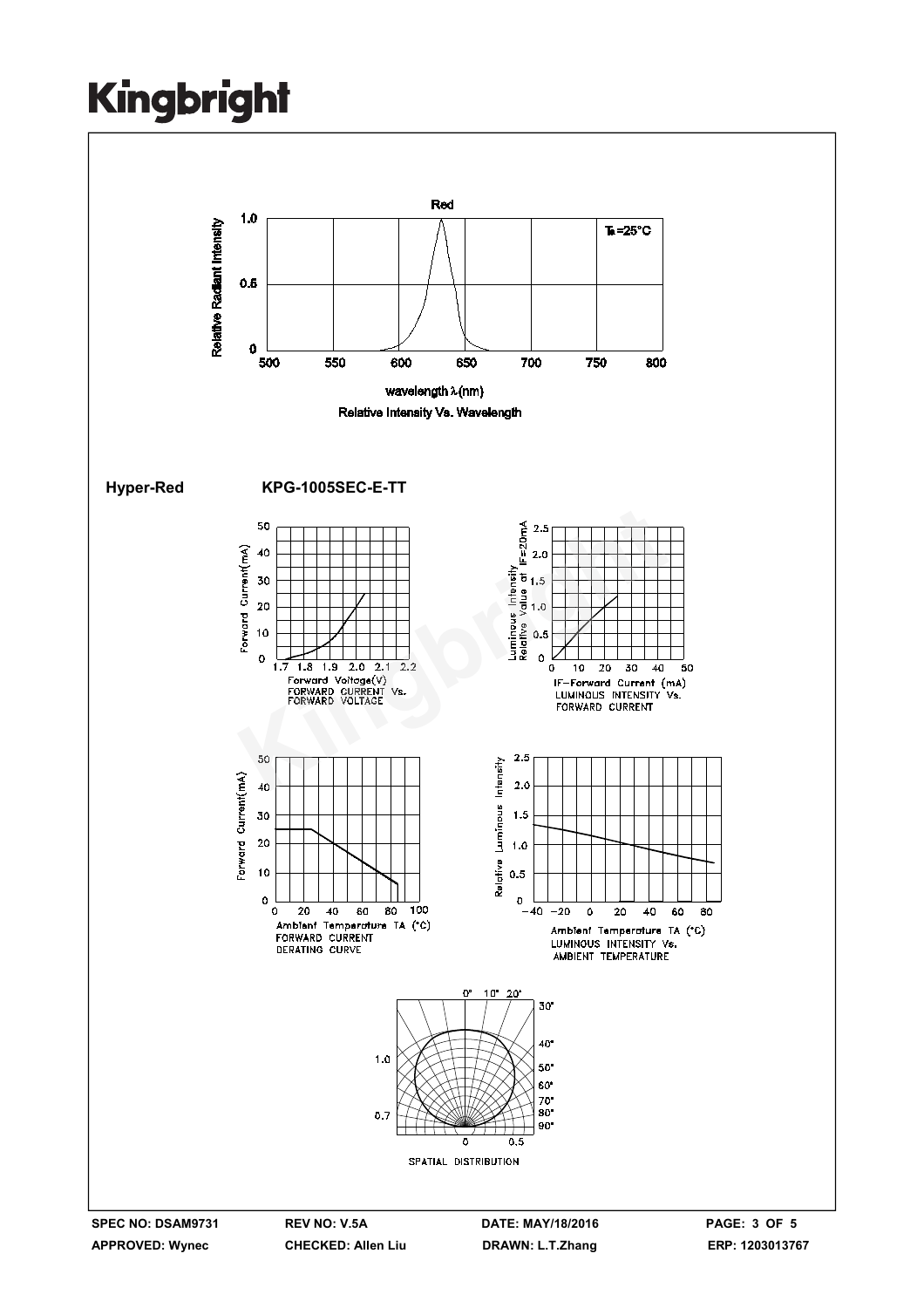## **KPG-1005SEC-E-TT**



A

 $\frac{1}{1}$  0.6±0.1

**A-A SECTION** 

۱д  $.0 + 0.1$ 

Ø0.4 Тур.